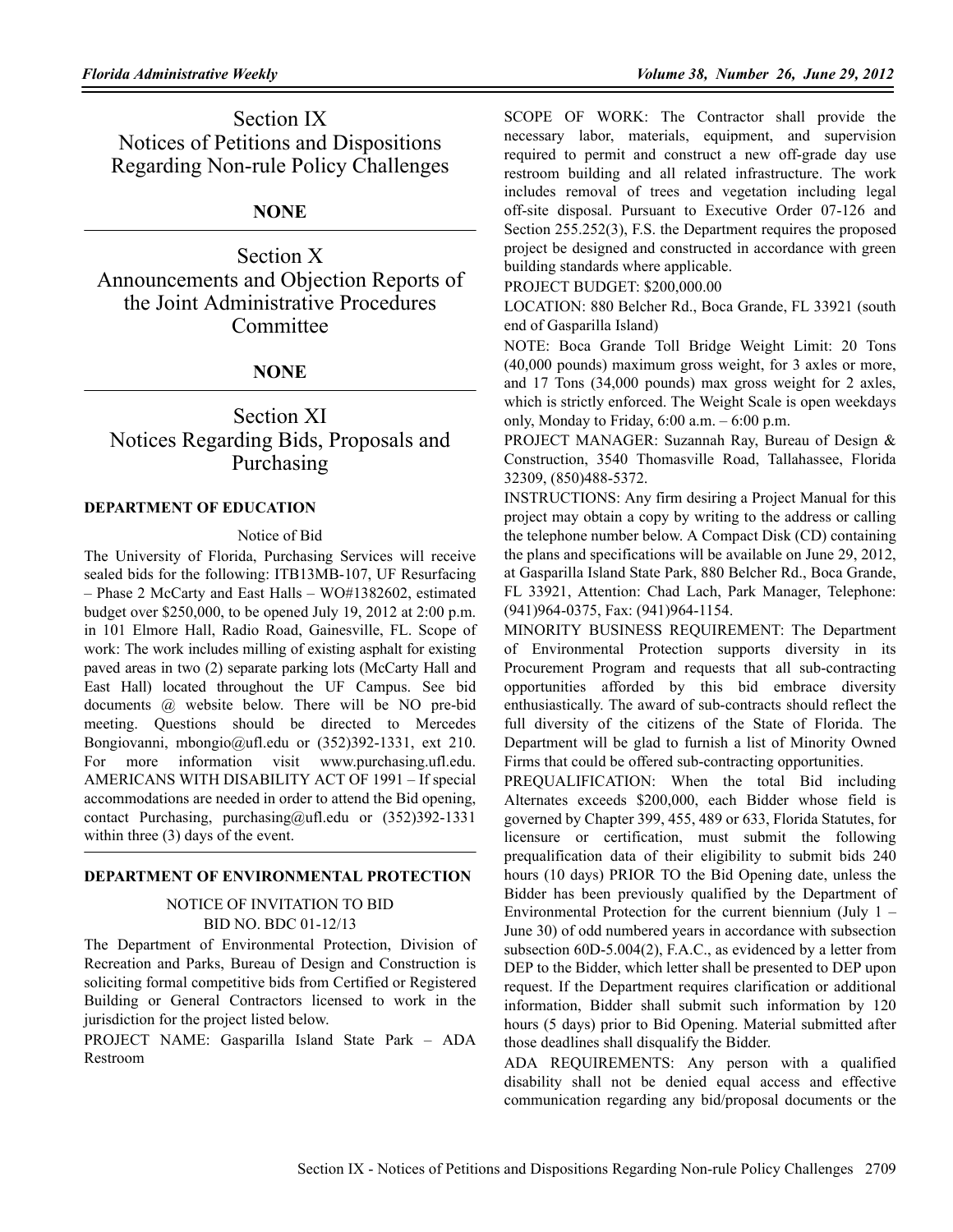attendance at any related meeting or bid/proposal opening. If accommodations are needed because of disability, please contact: Michael Renard, Bureau of Design and Construction, (850)488-5372 at least five (5) workdays prior to openings. If you are hearing or speech impaired, please contact the Florida Relay Services by calling 1(800)955-8771 (TDD) or 1(800)955-8770 (Voice).

E-VERIFY: Vendor/Contractor shall utilize the U.S. Department of Homeland Security's E-Verify system to confirm the employment eligibility of all persons employed by the Vendor/Contractor during the term of the Contract to perform employment duties within Florida and all persons, including subcontractors, assigned by the Vendor/Contractor to perform work pursuant to the contract with the Department.

BID SUBMITTAL DUE DATE: No later than 3:30 p.m. (ET), Tuesday, July 24, 2012, to the below address: Florida Department of Environmental Protection, Bureau of Design and Construction, 3540 Thomasville Road, Tallahassee, Florida 32309, Attention Michael Renard, Construction Projects Administrator, Bureau of Design and Construction, (850)488-5372. The Department reserves the right to reject any or all bids.

BID POSTING DATE: No later than 2:00 p.m. (ET), Tuesday, July 31, 2012, unless extended by the Department for good cause.

NOTICE OF RIGHTS: Notice of Intent to Protest the Bid Specifications must be filed with (received by) the Agency Clerk, Lea Crandall, Department of Environmental Protection, Office of General Counsel, MS #35, 3900 Commonwealth Blvd., Tallahassee Florida 32399-3000, (850)245-2242, Fax: (850)245-2303, Lea.Crandall@dep.state.fl.us during the 72-hour period after Bid Specifications are posted on the Vendor Bid System. Failure to file a Notice of Intent to Protest or a formal, written Protest in accordance with Chapter 28-110, F.A.C., within ten days after the 72-hour period ends, as prescribed in Section 120.57(3), Florida Statutes, shall constitute a waiver of your right to an administrative hearing on the Bid Specifications under Chapter 120, Florida Statutes. Rules for bid protests can be found in Sections 120.569 and 120.57, F.S., and Chapter 28-110, Florida Administrative Code. A bid protester shall comply with these statutes and rules.

# **FLORIDA SHERIFFS ASSOCIATION**

INVITATION TO BID

BID NUMBER: 12-20-0905

BID TITLE: PURSUIT, ADMINISTRATIVE, UTILITY VEHICLES, TRUCKS & VANS ADVERTISEMENT DATES: JUNE 29, 2012 & JULY 6, 2012

MANDATORY VEHICLE CONTRACT/

SPECIFICATION WORKSHOP: JULY 11, 2012, 9:00 a.m. PRE-BID CONFERENCE: AUGUST 15, 2012, 9:00 a.m. WORKSHOP & PRE-BID CONFERENCE TO BE HELD AT:

FLORIDA SHERIFFS ASSOCIATION TRAINING CENTER 2617 MAHAN DRIVE TALLAHASSEE, FL 32308 REPLIES DUE: SEPTEMBER 5, 2012, 12:00 Noon BID SUBMITTALS RECEIVED AT: FLORIDA SHERIFFS ASSOCIATION COOPERATIVE BID COORDINATOR'S OFFICE 2617 MAHAN DRIVE (32308) P. O. BOX 12519

TALLAHASSEE, FL 32317-2519

BIDS MUST BE SUBMITTED ELECTRONICALLY THROUGH THE FLORIDA SHERIFFS ASSOCIATION'S VEHICLE BID AWARD SYSTEM. SOLICITATION DOCUMENTS AND SPECIFICATIONS CAN BE ACCESSED THROUGH http://veba.flsheriffs.org. VENDORS WHO WISH TO PARTICIPATE IN THIS INVITATION TO BID MUST ATTEND THE VEHICLE CONTRACT/SPECIFICATION WORKSHOP & ARE ENCOURAGED TO ATTEND THE PRE-BID CONFERENCE. YOU WILL BE REQUIRED TO COMPLETE THE "2012 PROSPECTIVE DEALER INFORMATION FORM". THIS FORM IS AN ELECTRONIC DOCUMENT ON THE FSA WEBSITE (www.flsheriffs.org). YOU WILL BE ISSUED A USER NAME AND GENERIC PASSWORD FOR THE VEBA SITE BEFORE TESTING BEGINS.

INVITATION TO BID

BID NUMBER: 12-10-0905

BID TITLE: CAB & CHASSIS TRUCKS & OTHER FLEET EQUIPMENT

ADVERTISEMENT DATES: JUNE 29, 2012 & JULY 6, 2012

MANDATORY VEHICLE CONTRACT/

SPECIFICATION WORKSHOP: JULY 12, 2012, 9:00 a.m. PRE-BID CONFERENCE: AUGUST 16, 2012, 9:00 a.m. WORKSHOP & PRE-BID CONFERENCE TO BE HELD AT:

FLORIDA SHERIFFS ASSOCIATION TRAINING CENTER 2617 MAHAN DRIVE TALLAHASSEE, FL 32308